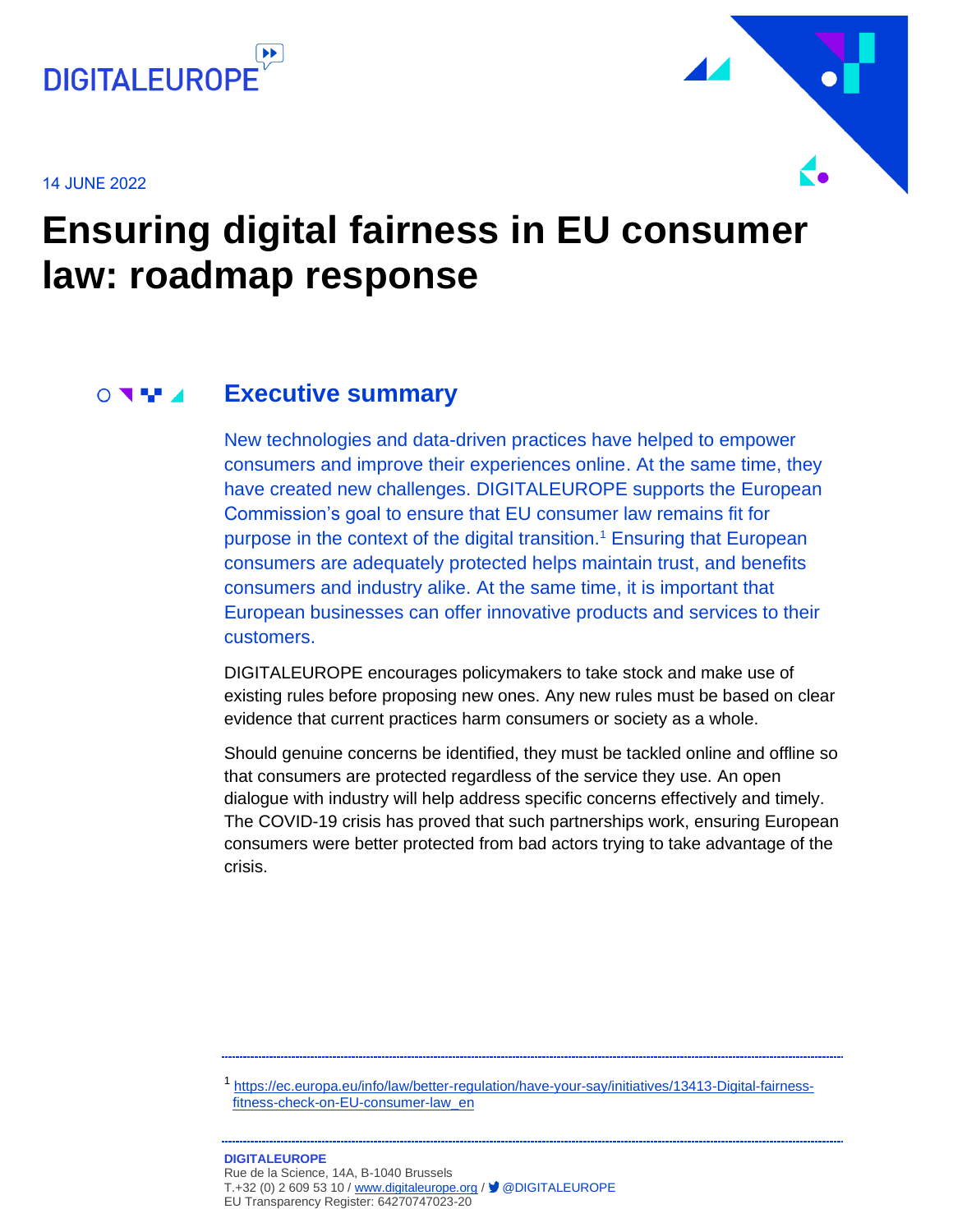# ○ 기부 4 Table of contents

<span id="page-1-1"></span><span id="page-1-0"></span>

| $\bullet$      |  |
|----------------|--|
| <b>COLLECT</b> |  |
|                |  |
|                |  |
|                |  |
|                |  |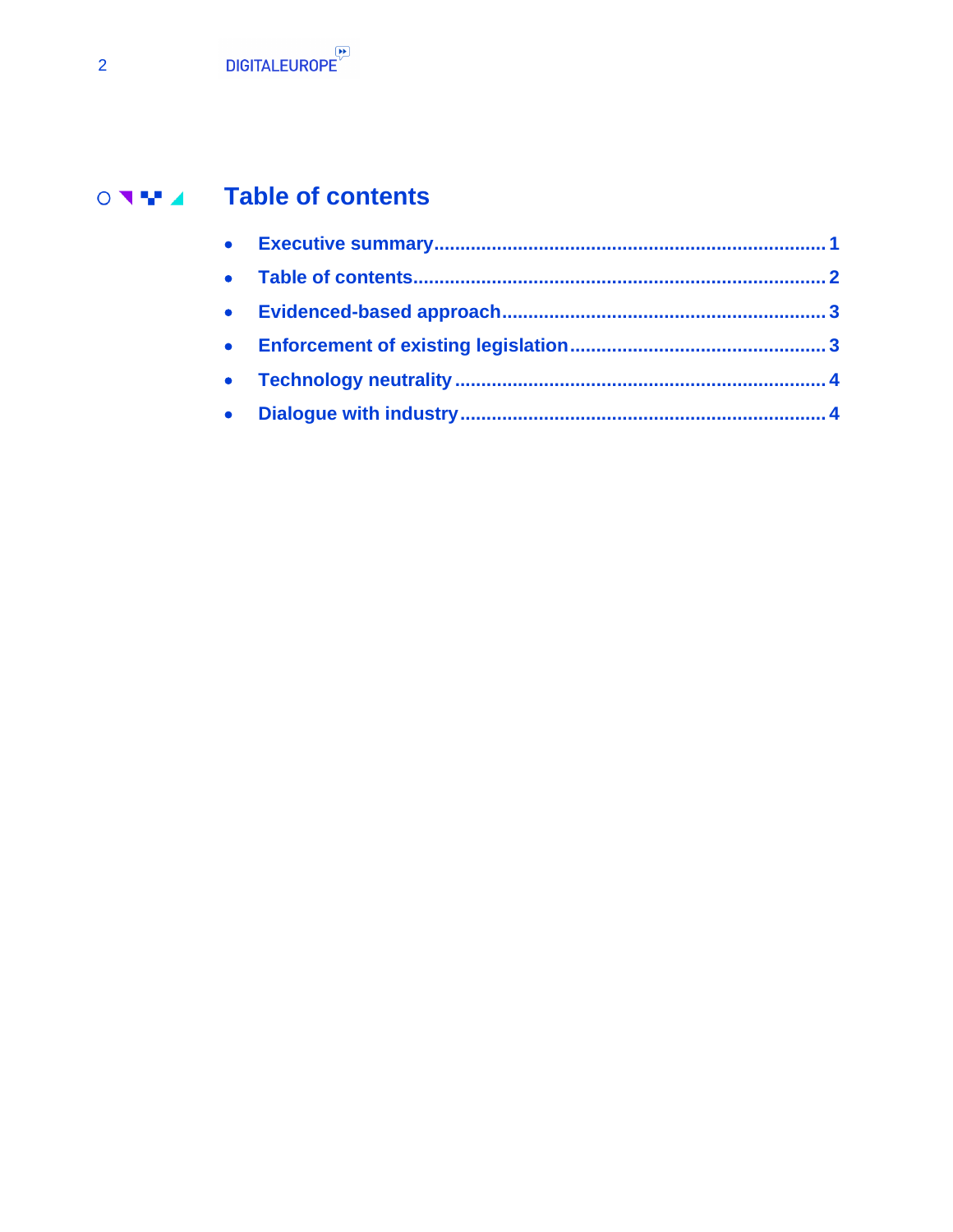#### **Evidenced-based approach**  $\circ$   $\bullet$   $\bullet$

Europeans are the best-protected consumers in the world thanks to a robust EU consumer *acquis* built up over decades. DIGITALEUROPE supports the ambition to ensure that EU consumer law keeps pace with emerging trends and remains fit for purpose in the context of the digital transition.

Ensuring that European consumers are adequately protected helps maintain trust, and benefits consumers and industry alike. In this context, we welcome the EU 'fitness check' on digital fairness and the evidence-based approach designed to identify potential gaps and challenges to the enforcement of existing rules.

Whilst consumer trends and technologies are evolving rapidly, we do not believe that, at this time, there are practices that cannot be addressed through existing rules.

The current consumer framework applies across the entire consumer journey online, ensuring no gaps in protection. Consumers are protected by extensive rights covering pre-contractual information obligations for traders.

There are rules granting consumers the right to withdraw from contracts should they find their purchases do not meet their expectations. There are also rules regarding the fairness of contract terms, and extensive case law and decisions for those instances where unfair contract terms were used.

#### **Enforcement of existing legislation**   $\circ$  and  $\bullet$

<span id="page-2-0"></span>DIGITALEUROPE encourages policymakers to make full use of existing rules before proposing new ones. The Omnibus Directive, <sup>2</sup> which was adopted to modernise and better enforce consumer protection rules, and the Consumer Protection Cooperation (CPC) Regulation, <sup>3</sup> which was designed to improve cooperation between consumer protection authorities in Europe, have yet to be evaluated.

The current legal framework covers the potential unfair commercial practices highlighted by the Commission roadmap. The Unfair Commercial Practices Directive,<sup>4</sup> the Consumer Rights Directive<sup>5</sup> and the Unfair Contract Terms Directive<sup>6</sup> provide ample ground for enforcement against any commercial

- <sup>2</sup> Directive 2019/2161/EU.
- <sup>3</sup> Regulation 2017/2394/EU.
- <sup>4</sup> Directive 2005/29/EC.
- <sup>5</sup> Directive 2011/83/EU.
- <sup>6</sup> Directive 93/13/EEC.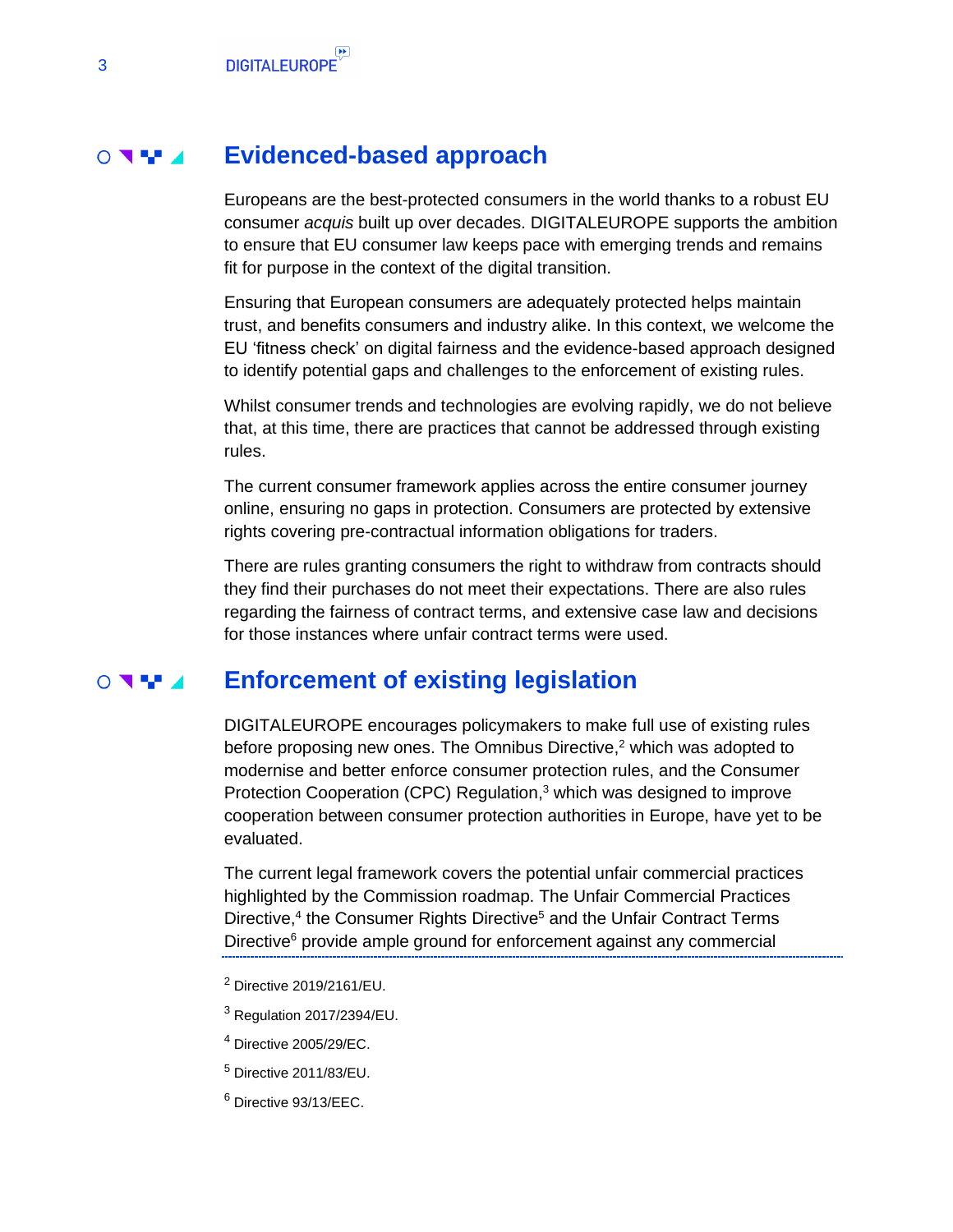practice which is deemed misleading, unfair, aggressive or that includes undue influence on customers' economic decisions (subscription or cancellation flows), implemented by sellers or third parties acting on behalf of sellers, e.g. influencers, review brokers or others. This is further strengthened by the soon-tobe-adopted Digital Services Act (DSA),<sup>7</sup> which delves further into dark patterns and transparency.

The roadmap seems to assume that personalisation of offerings and marketing overall are harmful to consumers, and that consumers are unaware of such practices. This assumption is contradicted by a 2018 study conducted by the European Commission, which highlighted that close to two-thirds (67 per cent) of consumers choose to use services in the knowledge that they are personalised. $8$ The personalisation of offerings for consumers can be beneficial when consumers understand and have agency over the services they use, which is required under the existing data protection $9$  and DSA frameworks.

We are strongly opposed to a restructuring of the current legal framework based on such erroneous assumptions. Reversing the burden of proof, leading to additional information provision obligations for companies or introducing a 'neutral choice' approach are not proportional to an alleged lack of consumer awareness.

#### **Technology neutrality**  $\circ$  and  $\bullet$

<span id="page-3-0"></span>While we do not see gaps in the current consumer framework, should genuinely new concerns be identified, they must be tackled online and offline so that consumers are protected regardless of the service they use. Many of the challenges highlighted in the European Commission's roadmap are equally relevant to the offline world. To avoid fragmentation, consumer confidence and legal certainty rules should be technology neutral and principle based.

#### **Dialogue with industry**  $\bigcirc$  and  $\bigcirc$

<span id="page-3-1"></span>We encourage policymakers, authorities and consumer groups to engage in dialogue with industry on how to address specific concerns effectively and timely. Such discussions could lead to partnerships or self-regulatory initiatives to

<sup>7</sup> COM/2020/825 final.

<sup>8</sup> European Commission, *Consumer market study on online market segmentation through personalised pricing/offers in the European Union* (2018), available at [https://ec.europa.eu/info/sites/default/files/aid\\_development\\_cooperation\\_fundamental\\_rights/aid\\_](https://ec.europa.eu/info/sites/default/files/aid_development_cooperation_fundamental_rights/aid_and_development_by_topic/documents/synthesis_report_online_personalisation_study_final_0.pdf) [and\\_development\\_by\\_topic/documents/synthesis\\_report\\_online\\_personalisation\\_study\\_final\\_0.pd](https://ec.europa.eu/info/sites/default/files/aid_development_cooperation_fundamental_rights/aid_and_development_by_topic/documents/synthesis_report_online_personalisation_study_final_0.pdf) [f.](https://ec.europa.eu/info/sites/default/files/aid_development_cooperation_fundamental_rights/aid_and_development_by_topic/documents/synthesis_report_online_personalisation_study_final_0.pdf)

<sup>&</sup>lt;sup>9</sup> Regulation (EU) 2016/679.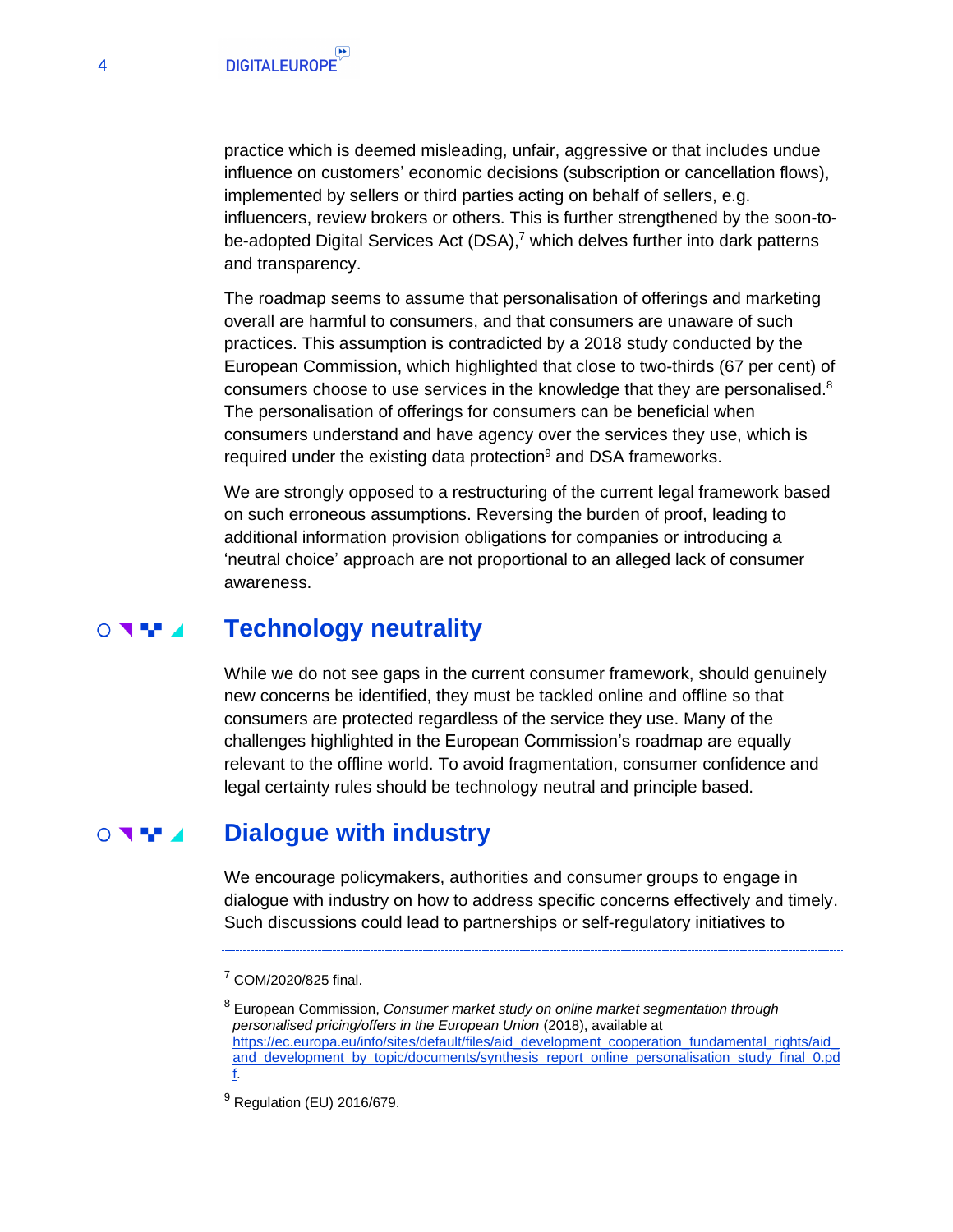ensure consumers are better protected and informed of their rights in the constantly evolving digital economy.

During the early days of the COVID-19 crisis, our members worked swiftly with EU and national authorities to combat emerging COVID-related scams, fraud, and disinformation, which proliferated online as in the offline world. This positive collaboration with the Commission and the CPC network created tangible results.<sup>10</sup> The intelligence sharing between all relevant actors on emerging trends resulted in millions of product listings and posts being removed, helping to protect European consumers from bad actors trying to take advantage of the crisis.

FOR MORE INFORMATION, PLEASE CONTACT:

KK. Hugh Kirk

**Senior Manager for Digital Commerce Policy**

[hugh.kirk@digitaleurope.org](mailto:hugh.kirk@digitaleurope.org) / +32 490 11 69 46

Alberto Di Felice KK. **Director for Infrastructure, Privacy and Security Policy** [alberto.difelice@digitaleurope.org](mailto:alberto.difelice@digitaleurope.org) / +32 471 99 34 25

<sup>10</sup> [https://ec.europa.eu/info/live-work-travel-eu/consumer-rights-and-complaints/enforcement](https://ec.europa.eu/info/live-work-travel-eu/consumer-rights-and-complaints/enforcement-consumer-protection/scams-related-covid-19_en)[consumer-protection/scams-related-covid-19\\_en](https://ec.europa.eu/info/live-work-travel-eu/consumer-rights-and-complaints/enforcement-consumer-protection/scams-related-covid-19_en)